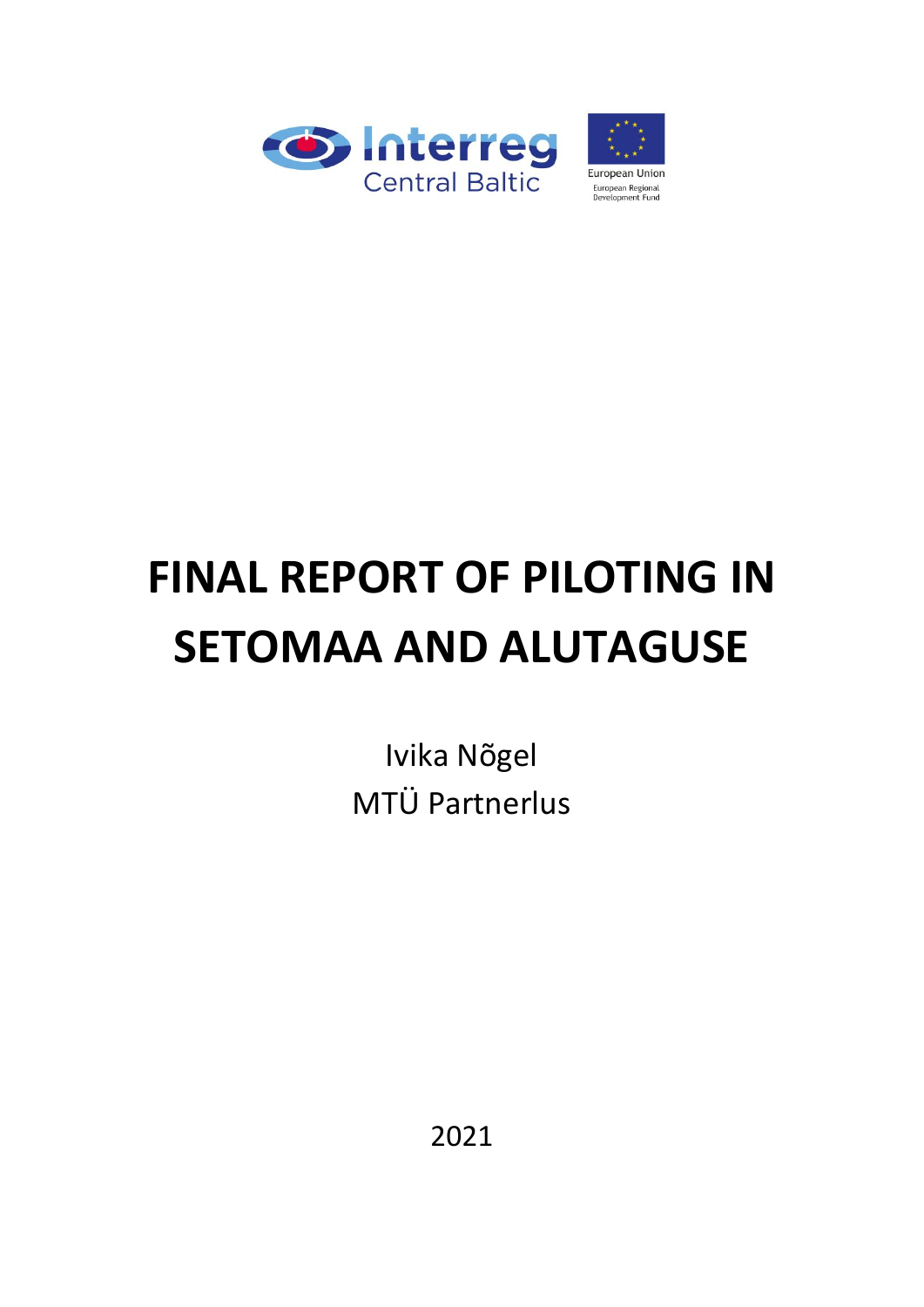# 1. LÜÜBNITSA

Setomaa, Urmas Sarja, Urmas@taure.ee

#### **Description of the equipment bought for community:**

| 2 sets of tents                      |   |
|--------------------------------------|---|
| foldable plastic chairs              | 8 |
| foldable plastic tables              |   |
| a steam convection oven (electrical) | 1 |
| oven plates                          |   |

#### **Description of the service and main target groups**

Lüübnitsa offers customers a village tourism service, which consists of various components: • Guided tour of the village for 1 hour for groups of 10-30 people, which includes a tour of the village (tsässon, tower, museum, cemetery), introduction to the village's specialties (three cultures). • Onion workshop for 1-1.5 hours for groups of 8-15 people. Includes a brief introduction to how onions are grown in Lüübnitsa and practical instructions on how to make onions. During the onion season, a participant in the workshop can buy a wreath with them. Tea with a samovar is also offered in the workshop.

• Lunch at the village house, which includes onions and fish dishes. Lunch is made by reservation.

#### **How the service was advertised to target groups, which channels were used?**

We decided to promote ourselves through Setomaa guides and NGO Seto Tourism considering Covid 19 situation. We tried to target to specific groups and were not looking for casual visitors. We also received a casual camper tourist in order to test whether the information is spreading and whether there is interest.

#### **How many people / customers (visitors, locals, etc.) were estimated to use the service?**

We offered a village tour service to about 125 people. Workshops of onion braid took place in 2020 only (Seto Kingdom day, Peipsi food street and Lüübnitsa fair), all together for about 50 people. Also pies were sold on events.

#### **Income earned from offering the services 2020 and 2021.**

The total turnover was 1258 €.

#### **What were the main costs?**

The main cost is on raw materials.

**What changes had to be made to the original action plan. A brief explanation of how the plans were changed and why.**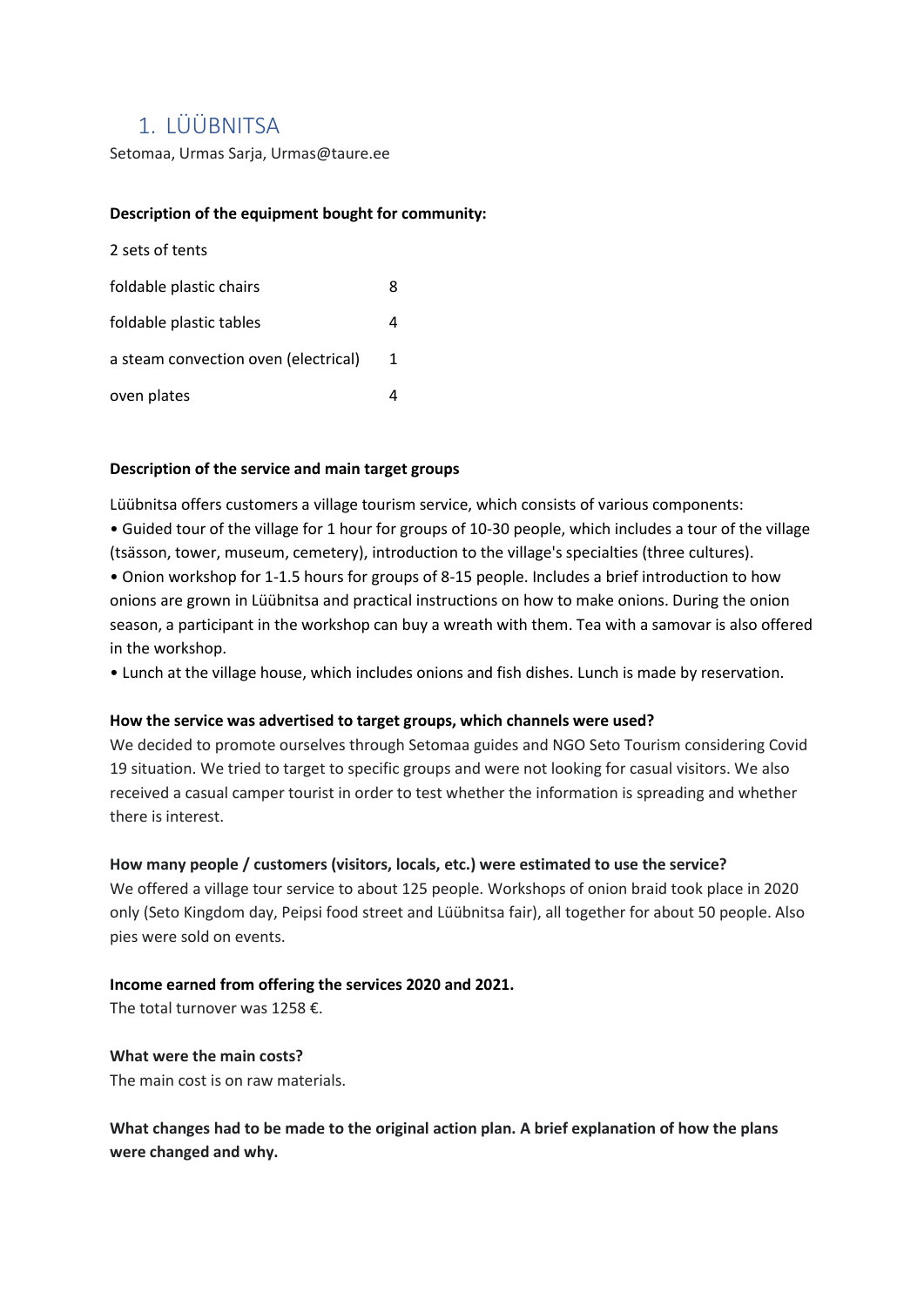Initially, we planned to make onion pie workshops, but since the restrictions did not allow it, we just baked the pies for sale.

# **What human resources were used to provide the services? Did anyone involved in providing the service also receive a salary?**

Nobody received a salary. We used 5 people alternately as human resources. Everyone contributed for the future.

# **What are the prospects for the provision of community services in the future? What investments are needed in equipment, infrastructure, etc.?**

The outlook for the future is very good once we can return to normal life. It is necessary to find a person who speaks foreign languages and who would offer foreign tour car tourists an excursion and an onion van service. We offered to some tourists and through them information has been spread and inquiries have come. You would need to invest in a coffee shop or better yet a mobile vehicle. Definitely we need to grow onion raw material ourselves. The possibility of smoking fish would also add value. The need for investment is inventory (dishes, refrigerators, freezers, generator 380v., Etc.).

# **What is the potential for lasting employment opportunities for those involved in the provision of services?**

The potential of the job opportunity for the summer period is definitely 100%. There are still thoughts, but they are not confirmed yet.

# 2. MATSURI

Setomaa, Merily Marienhagen, merily.marienhagen@gmail.

#### **Description of the equipment bought for community:**

4 sets of sales counters (roof, table and benches)

a market plaque 1 bins 3

#### **Description of the service and main target groups**

The service is weekly local product market days by the Tartu-Pihkva road on the village square with a size of approx. 0.5 ha. For this purpose a market place with weatherproof sales counters, seating areas, barbecue places, parking places, camping facilities and a children's playground will be developed. In the future, there will be opportunities to eat and drink, charge the phone, go to the bathroom, wash your hands, get rid of garbage. While parents eat or buy products, children can play.

#### **How the service was advertised to target groups, which channels were used?**

We mostly used FB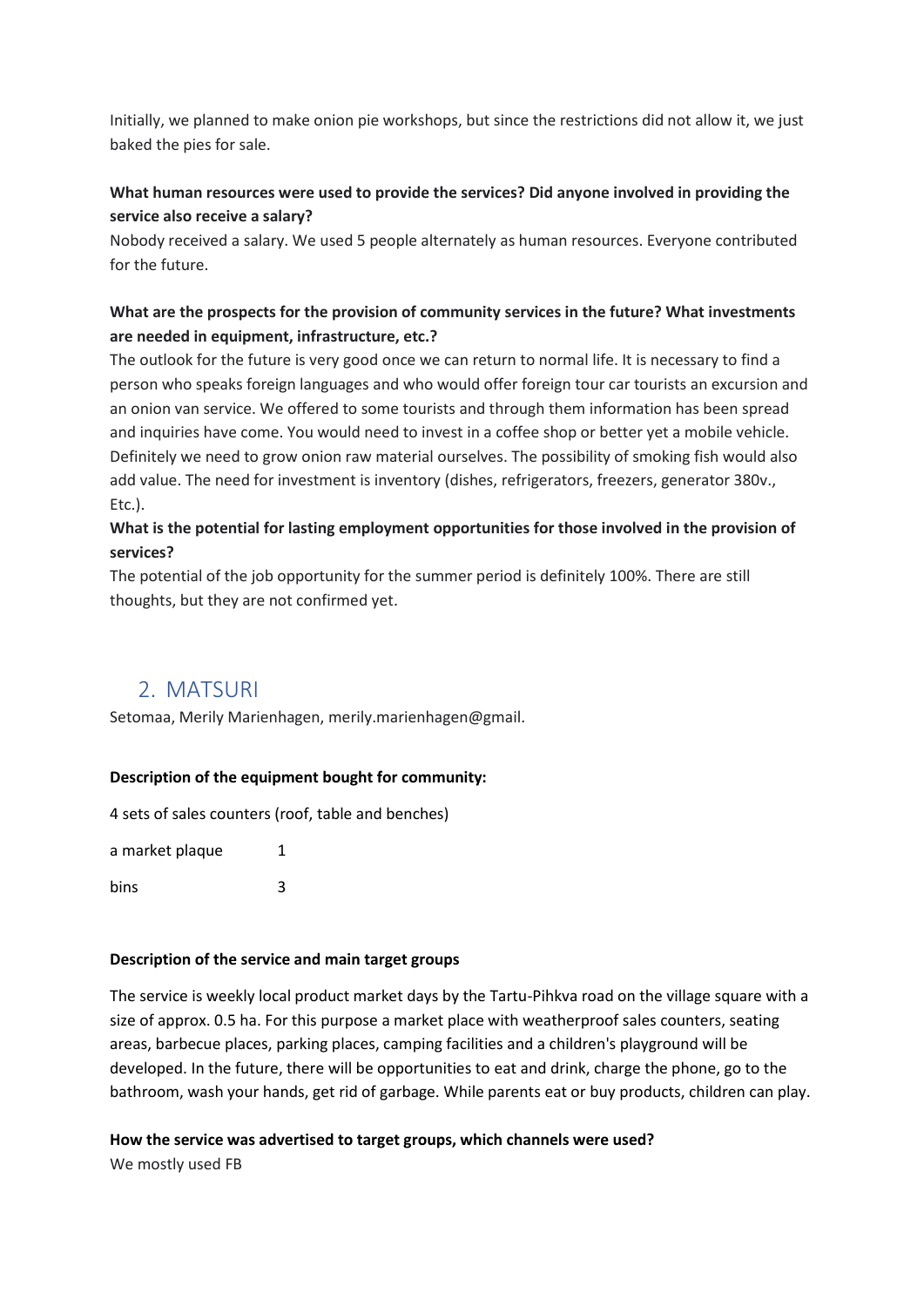#### **How many people / customers (visitors, locals, etc.) were estimated to use the service?**

The sales counters have been rented out twice. A total of about 150 people visited the market this year after two market days, and we are waiting for the next to come.

#### **Income earned from offering the services 2020 and 2021.**

The majority of the turnover went to the villagers who used the market place, the turnover was estimated at 2000 euros. The NGO earned a total of 290 euros.

#### **What were the main costs.**

The main costs of these two years were perhaps the maintenance of the site, for which it has been possible to ask the local government for funding.

# **What changes had to be made to the original action plan. A brief explanation of how the plans were changed and why?**

Maybe we will no longer focus on marketplace. Our priority now is to develop a caravan park, the possibility of camping and the organization of small fairs. The idea of the market is in the background, because the person who should have managed it left the project. Secondly, through the picnic area and the possibility to spend the night, the place will be used more. Today there is already water on the square and electricity should arrive soon.

# **What human resources were used to provide the services? Did anyone involved in providing the service also receive a salary?**

Nobody received a salary. Local village people were provided possibility to earn additional income.

# **What are the prospects for the provision of community services in the future? What investments are needed in equipment, infrastructure, etc.?**

The counters purchased within the project are very useful in organizing fairs and events. At the same time, counters have already been rented out to others. The creation of camping sites is planned for next spring. We have created a possibility to get drinking water, and the site will soon be supplied with electricity. In the future, there will also be a barbecue house, campsites and camping car parks.

# **What is the potential for lasting employment opportunities for those involved in the provision of services?**

If the overnight stay becomes more frequent and the organization of the fair continues, then seasonal part-time work is very much possible in the future.

# 3. SAATSE

Setomaa , Ingrit Kala, [ingrit@setomaa.ee](mailto:ingrit@setomaa.ee)

#### **Description of the equipment bought for community:**

Dehydrator 1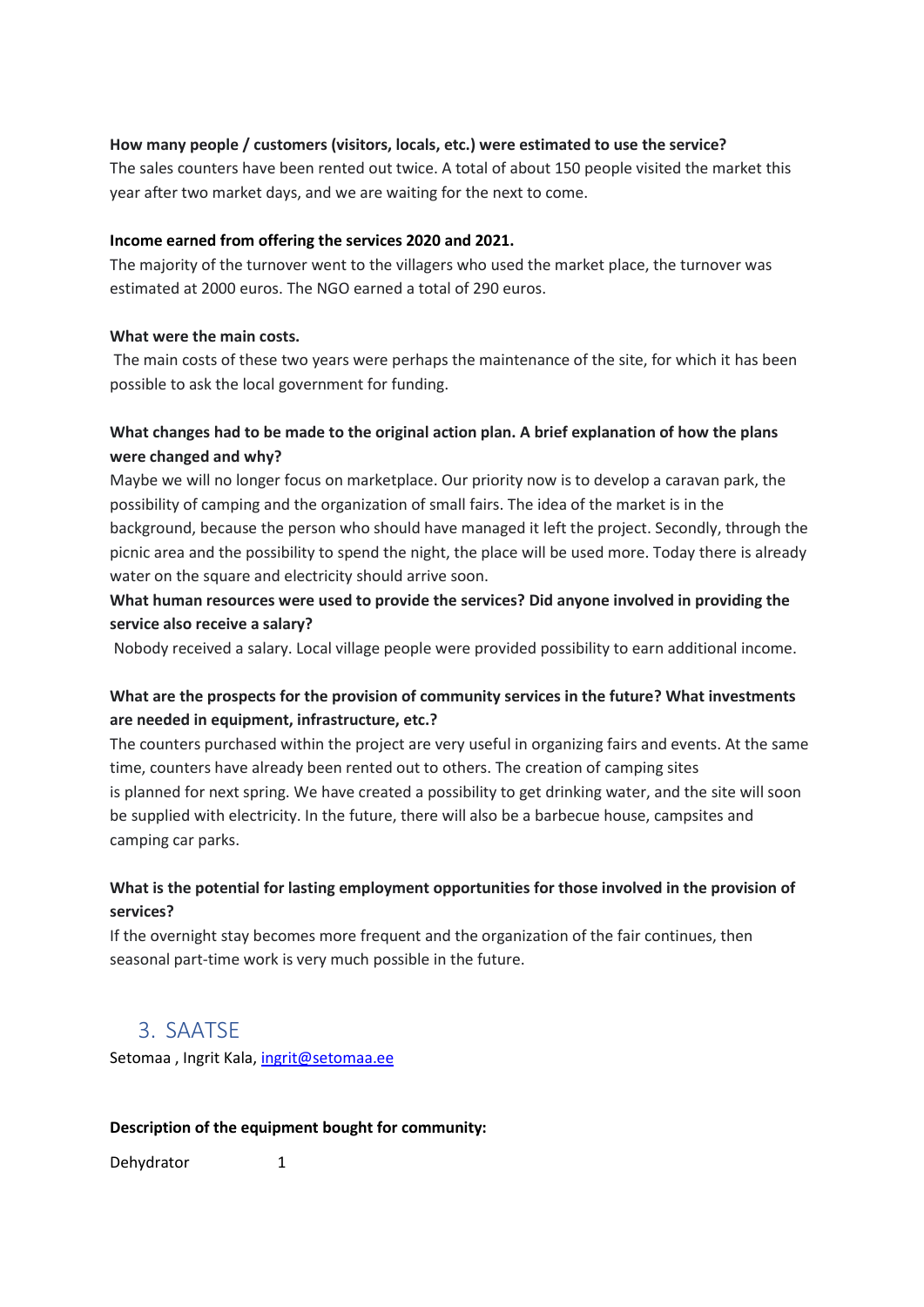| Slicer            | 1              |
|-------------------|----------------|
| teflon base sheet | 11             |
| peeling knives    | $\mathfrak{p}$ |
| kitchen knives    | $\mathfrak{p}$ |
| chef's knives     | $\mathfrak z$  |
| bowls             | 4              |
| lids              |                |

#### **Description of the service and main target groups**

The aim of the community service is to create an environment for the producers and service providers of Satserinna and in Setomaa municipality to sell their products and to offer an opportunity to add value to agricultural and forest products. Thus, the community will offer three sub-services:

- Organizing the Pajäätnitsipäev fair.
- Organizing local events.
- Production of food souvenirs and dehydrator rental.

#### **How the service was advertised to target groups, which channels were used?**

At fairs and mouth-to-mouth information

#### **How many people / customers (visitors, locals, etc.) were estimated to use the service?**

Events have attracted about 900 customers. 10 clients have put in order for dried products.

#### **Income earned from offering the services 2020 and 2021.**

Due to the corona, the service of the dryer has not been very popular. Dried fruit and vegetable products have been sold on fairs with total income 2000 euros.

#### **What were the main costs?**

The most substantial cost has been music groups for events. Otherwise there has been some costs for packaging and spices.

# **What changes had to be made to the original action plan. A brief explanation of how the plans were changed and why?**

The process of convincing village people to grow necessary herbs and vegetables has been slower than expected. More needs to be done there.

# **What human resources were used to provide the services? Did anyone involved in providing the service also receive a salary?**

No salaries have been paid.

# **What are the prospects for the provision of community services in the future? What investments are needed in equipment, infrastructure, etc.?**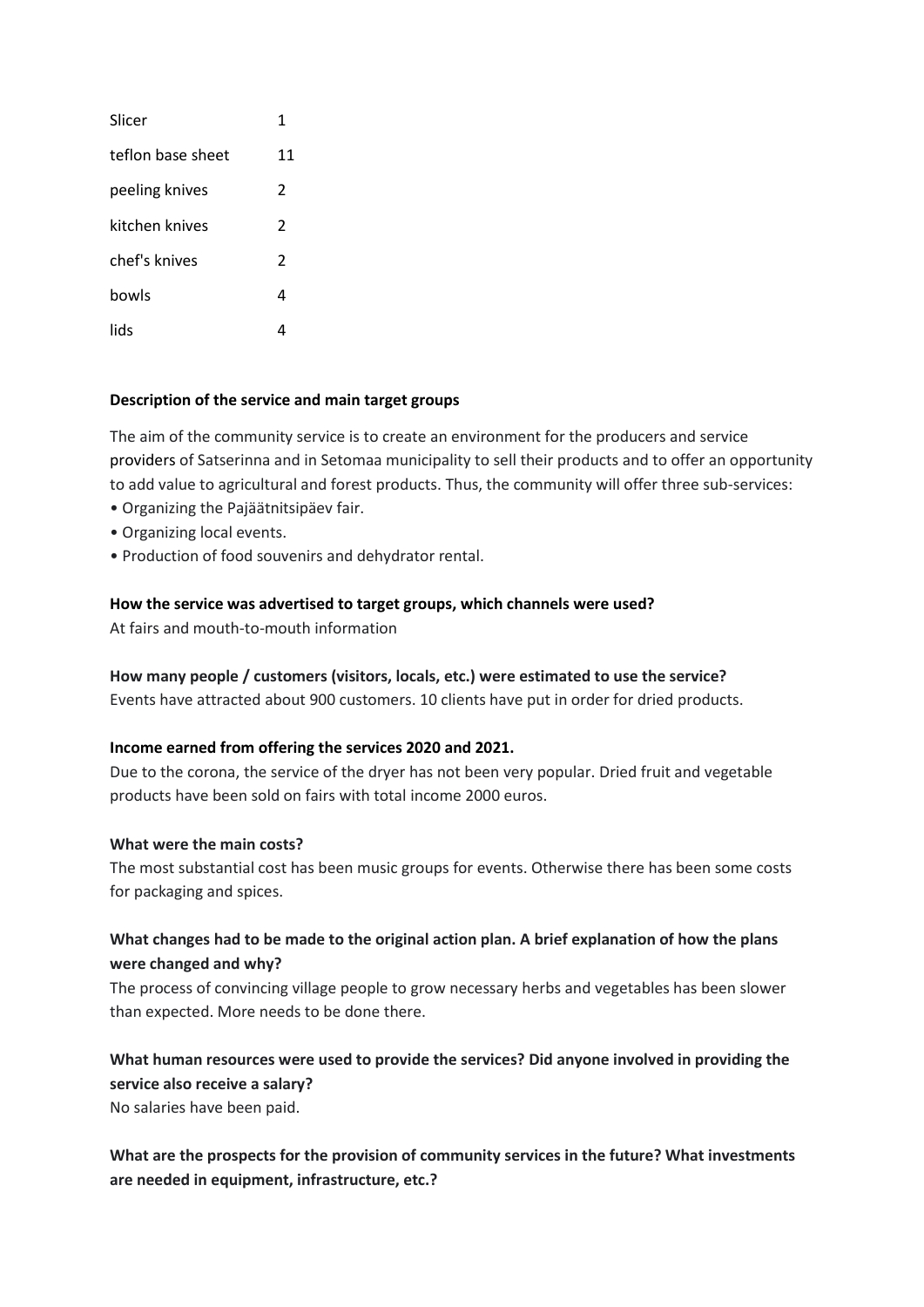Additional time resources would be needed. There are constantly big events in Setomaa in which many take part personally and there is not enough time for community activities. A new and more realistic and concrete plan and timetable would need to be set.

# **What is the potential for lasting employment opportunities for those involved in the provision of services?**

The potential of the job opportunity is highly likely, it would be necessary to actively engage in the search for a suitable and motivated person and to start acting.

# 4. UUSVADA

Setomaa, Rein Järvelill, [rein@seto.ee](mailto:rein@seto.ee)

#### **Description of the equipment bought for community:**

2 sets of outdoor tents 10 sets of outdoor furniture (table + 2 benches) Screen and remote controller 1

#### **Description of the service and main target groups**

The Uusvada community was developing the Uusvada Cultural Village concept, which is based on the region's human and cultural resources. Many different events were planned to take place here creative camps, Finno-Ugric film camps, concerts, etc. Our client is a different kind of resident looking for a cultural event in the nearby area, in Estonia and also from other parts of Europe.

#### **How the service was advertised to target groups, which channels were used?**

We use our website uusvada.ee and our FB group's new cultural village to advertise our services. We have also introduced the Uusvada through a major media campaign, the Great Art Auction in support of the Uusvada Cultural Village, SKUKT.

#### **How many people / customers (visitors, locals, etc.) were estimated to use the service?**

The service has been used on site by about 150 people (participants in the theatre performance) and 9 legal entities who have rented the equipment. In addition our virtual art gallery has attracted hundreds of visitors.

#### **Income earned from offering the services 2020 and 2021.**

2020-2021 turnover approx. 1400 eur. We get additional income from our virtual art gallery service.

#### **What were the main costs?**

The main costs are investment costs for the village house approx. 25,000 euros and electricity costs 250 euros.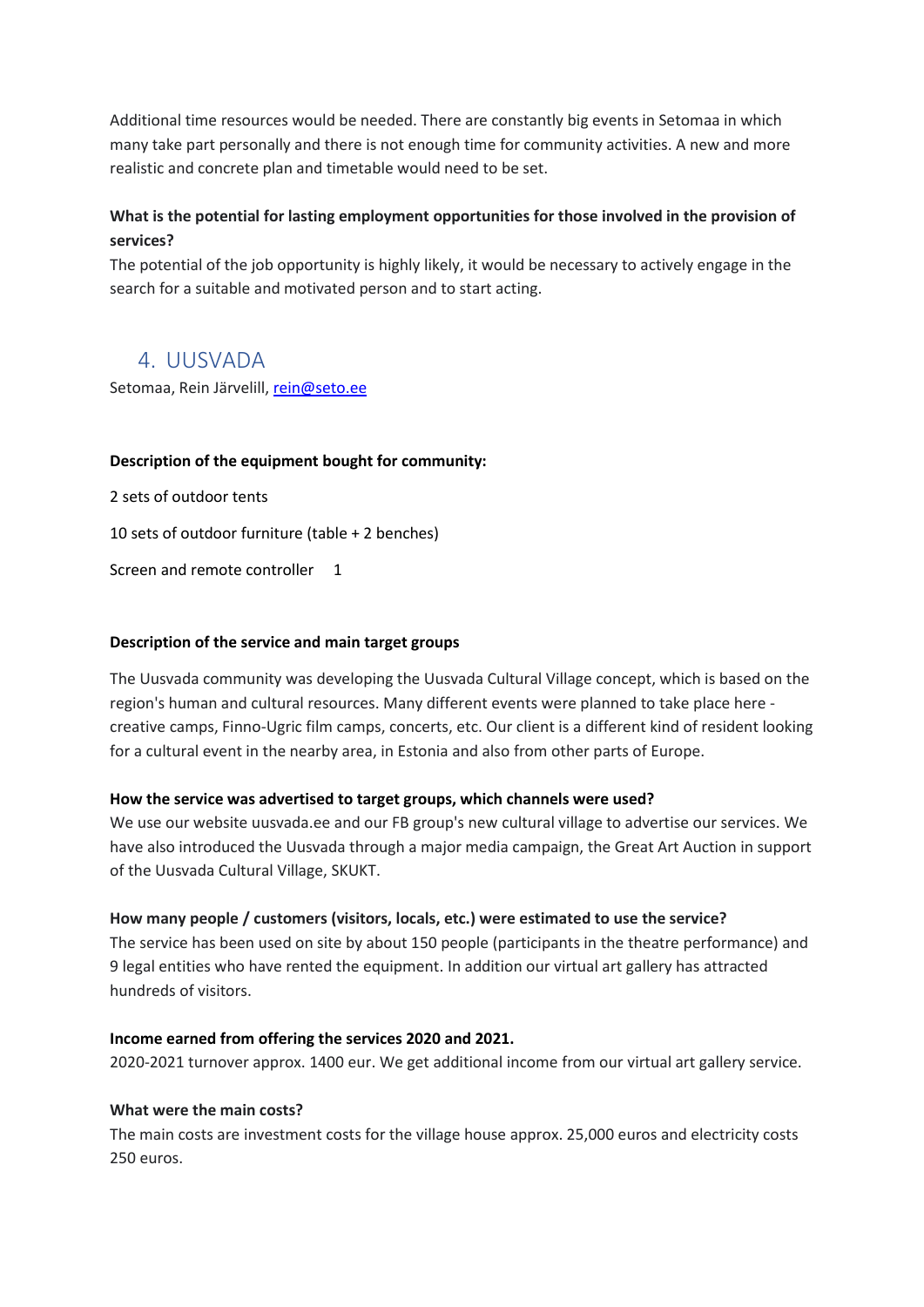# **What changes had to be made to the original action plan. A brief explanation of how the plans were changed and why?**

Covid significantly disrupted the original plan. So far smaller and more local events could take place. We also failed to get some of the planned investments. The community was very resourceful and came up with a whole new web-based service. Namely, a virtual gallery was created where artists can put their works up for auction. Part of the income goes to support the Uusvada cultural village: <https://skukt.uusvada.ee/oksjon/>

# **What human resources were used to provide the services? Did anyone involved in providing the service also receive a salary?**

All activities took place without pay, no labour was hired.

# **What are the prospects for the provision of community services in the future? What investments are needed in equipment, infrastructure, etc.?**

The volume of investments required for the renovation of a village house is approximately 50,000 euros.

# **What is the potential for lasting employment opportunities for those involved in the provision of services?**

There is potential to create 1 job after the renovation of the village house.

# 5. ILLUKA

Alutaguse, Ene Raudar[, ene@kultuuriveski.ee](mailto:ene@kultuuriveski.ee)

#### **Description of the equipment bought for community:**

| <b>Pneumatic tent</b>     | 1              |
|---------------------------|----------------|
| Side walls                | $\overline{2}$ |
| <b>Foldable benches</b>   | 4              |
| Foldable tables           | 5              |
| Frames for advertisements | 1              |
| Cafe table                | 1              |
| Roll-up + outdoor banner  | 2              |

#### **Description of the service and main target groups**

The service is to organize fair days in the warmer half of the year, where producers from the Illuka region and Alutaguse municipality can offer their products. There are currently about a dozen potential bidders in Illuka's area (pastries, wooden products, horticultural and agricultural products,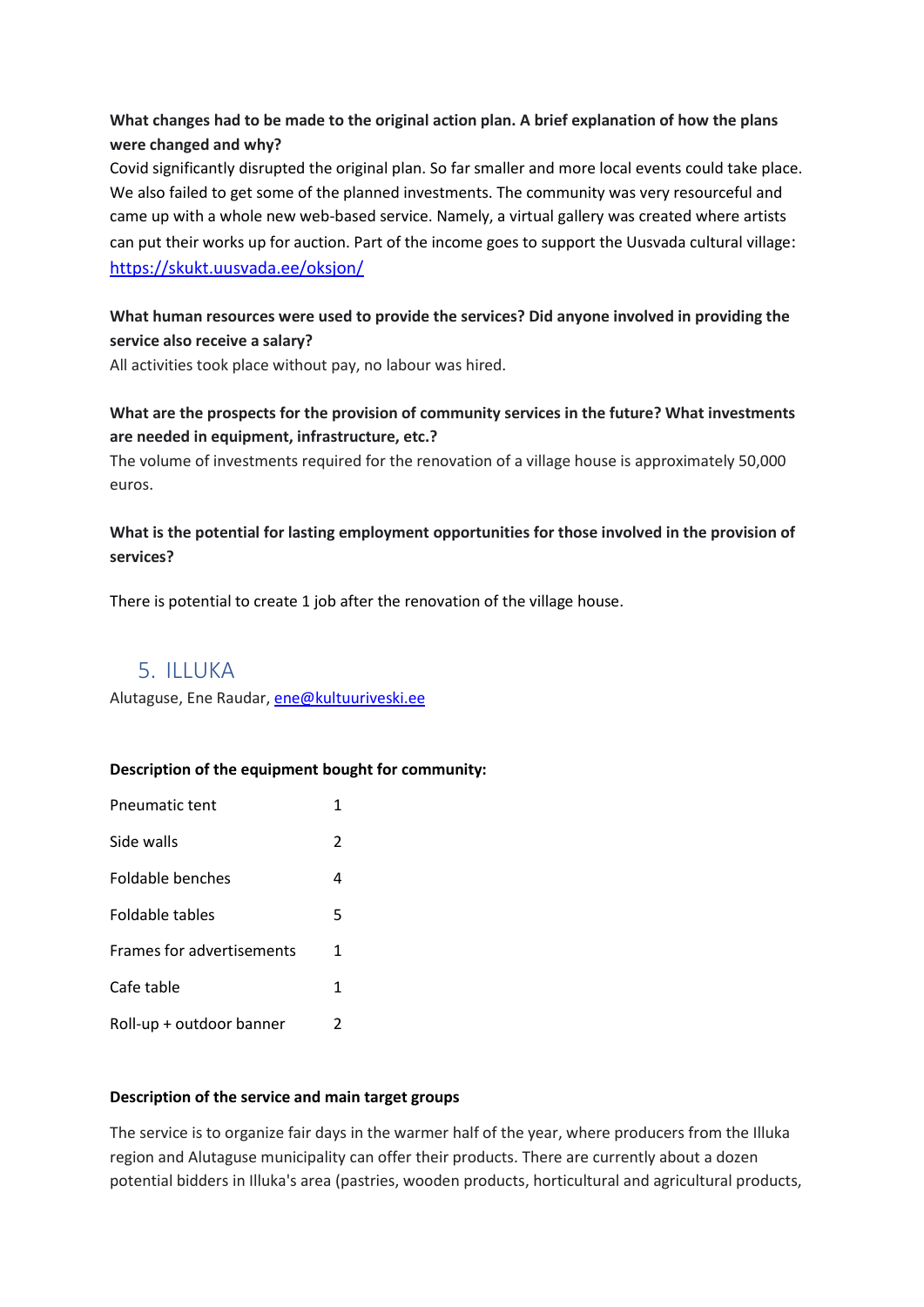honey, eggs, sausages, canned food, fish, mushrooms, sauna hate, home wine, plants, berries, handicrafts such as socks, gloves, yarns, etc.), but all traders with anything to offer are welcome.

#### **How the service was advertised to target groups, which channels were used?**

We shared information about the fairs on social media (Facebook), in the municipal newspaper and as posters on the notice boards of the local area, and we also shared the information orally. However, Facebook is the most effective, because from there the sharing is quite active and the information has reached many people.

#### **How many people / customers (visitors, locals, etc.) were estimated to use the service?**

Each fair had up to 20 traders and more sales items. Each fair was visited by an estimated 100 people or more.

#### **Income earned from offering the services 2020 and 2021.**

The organization itself earned about 120 euros per fair day (total 480.-) providing sale of pancakes and coffee, sale of souvenirs and handicrafts made jointly by the organizers. Most of the turnover was made by local farmers and producers who sold their products.

#### **What were the main costs?**

Main (running) costs: pancake flour, coffee + sugar, thermos

# **What changes had to be made to the original action plan. A brief explanation of how the plans were changed and why.**

In 2020, we planned to hold 5 fairs from May to September, but due to the unpredictable covid pandemic, the first two were cancelled.

To compensate for the missed spring fair days, we planned to make a pre-Christmas fair, but it also had to be cancelled (for the same reason) just before the deadline.

However, as a replacement for the pre-Christmas fair, we left the sales desk open in the society building, where purchases could be made during the opening hours of the house.

For 2021, we also planned 5 fairs. The March fair was again cancelled due to covid. On May 23, we participated in the opening day of the Luke manor season with our café. In August, we planned to participate in the fair in the neighbouring village of Atsalama, and we are cooperating friendly with the community there. 2 more fairs are coming 2021.

# **What human resources were used to provide the services? Did anyone involved in providing the service also receive a salary?**

As our fair management team has grown to 9 members, we were able to manage our own circle, make division of tasks and, if necessary, also make changes. Nobody received a salary.

### **What are the prospects for the provision of community services in the future? What investments are needed in equipment, infrastructure, etc.?**

The outlook for our community service - fair management - is positive. We will continue our fair activities both in our region and elsewhere. We are investing more in mobility, which gives us a greater opportunity to promote our community and community products further and earn income through it.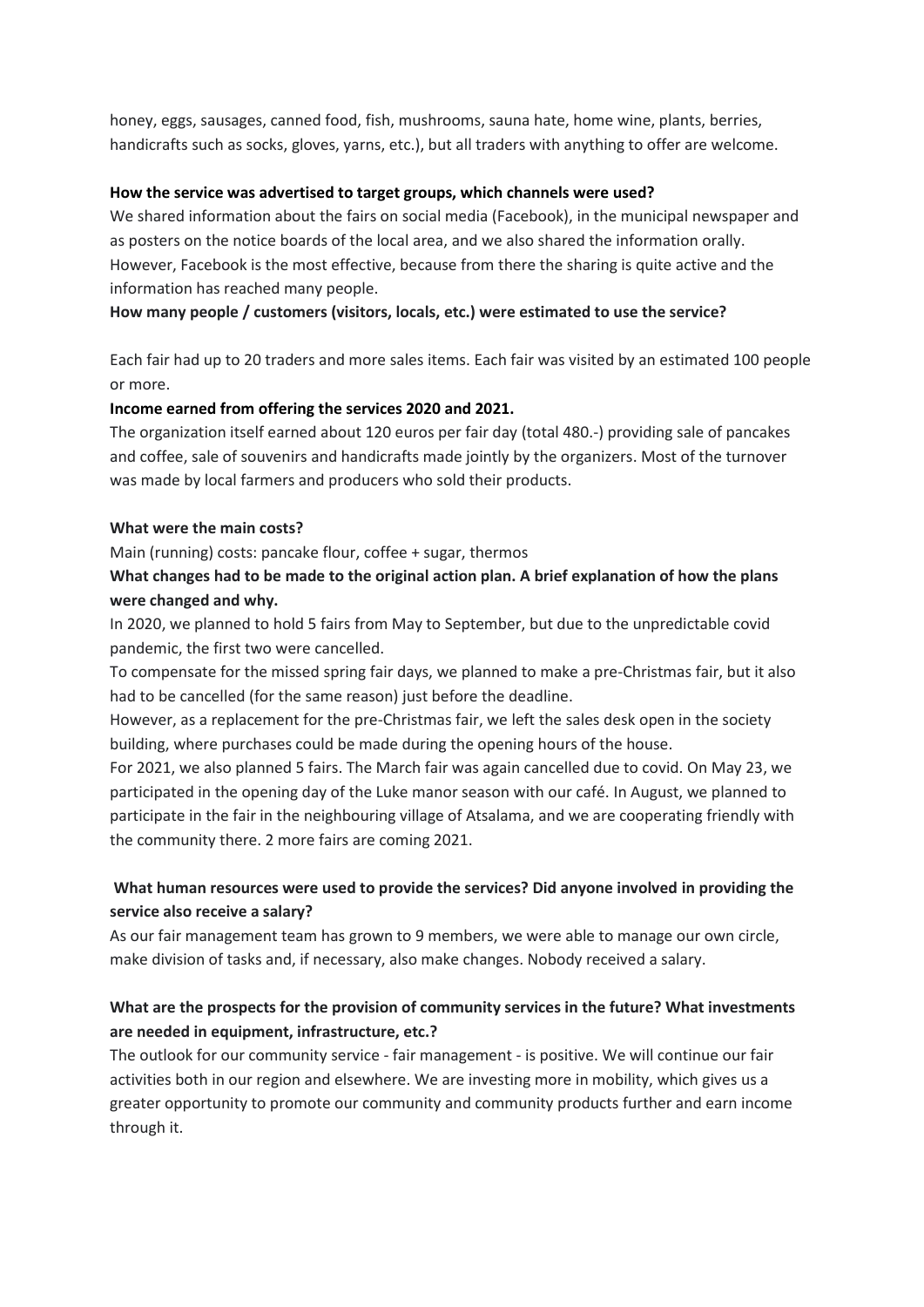# **What is the potential for lasting employment opportunities for those involved in the provision of services?**

Quite small in this form. Everyone is currently contributing to the community and to common goals. It is planned to use the income earned for the benefit of the community to learn new skills and accumulate knowledge (joint trainings and practical skills training, etc.) in order to re-apply the skills already learned to the production of new products. In the future, the possibility of opening a more stationary community café may shine, but initially we will still take one step at a time.

# 6. KIIKLA

Alutaguse, Ruth Linnard, [ruth.linnard@alutagusevald.ee](mailto:ruth.linnard@alutagusevald.ee)

#### **Description of the equipment bought for community:**

| cloth bars                                | 3            |
|-------------------------------------------|--------------|
| shelves                                   | 2            |
| wireless glue guns                        | 10           |
| glue sticks                               | 3 packs      |
| rhythm instruments and effect instruments | 19           |
| stapler                                   | $\mathbf{1}$ |
| drilling and nozzle kit                   | $\mathbf{1}$ |
| tool kit                                  | $\mathbf{1}$ |
| combo kit                                 | $\mathbf{1}$ |
| ironing board                             | $\mathbf{1}$ |
| iron                                      | $\mathbf{1}$ |
| tied shoes (traditional)                  | 14           |
| costumes                                  | 20           |
| Linen fabric                              | 42           |

#### **Description of the service and main target groups**

Kiikla has a long musical and drama tradition, which was the basis for launching the experience service "Village of fairy tales". The service includes 2-hour fairy-tale-themed workshops, along with crafting and listening to and playing fairy tales.

#### **How the service was advertised to target groups, which channels were used?**

Facebook and website kiikla.ee and direct contacts.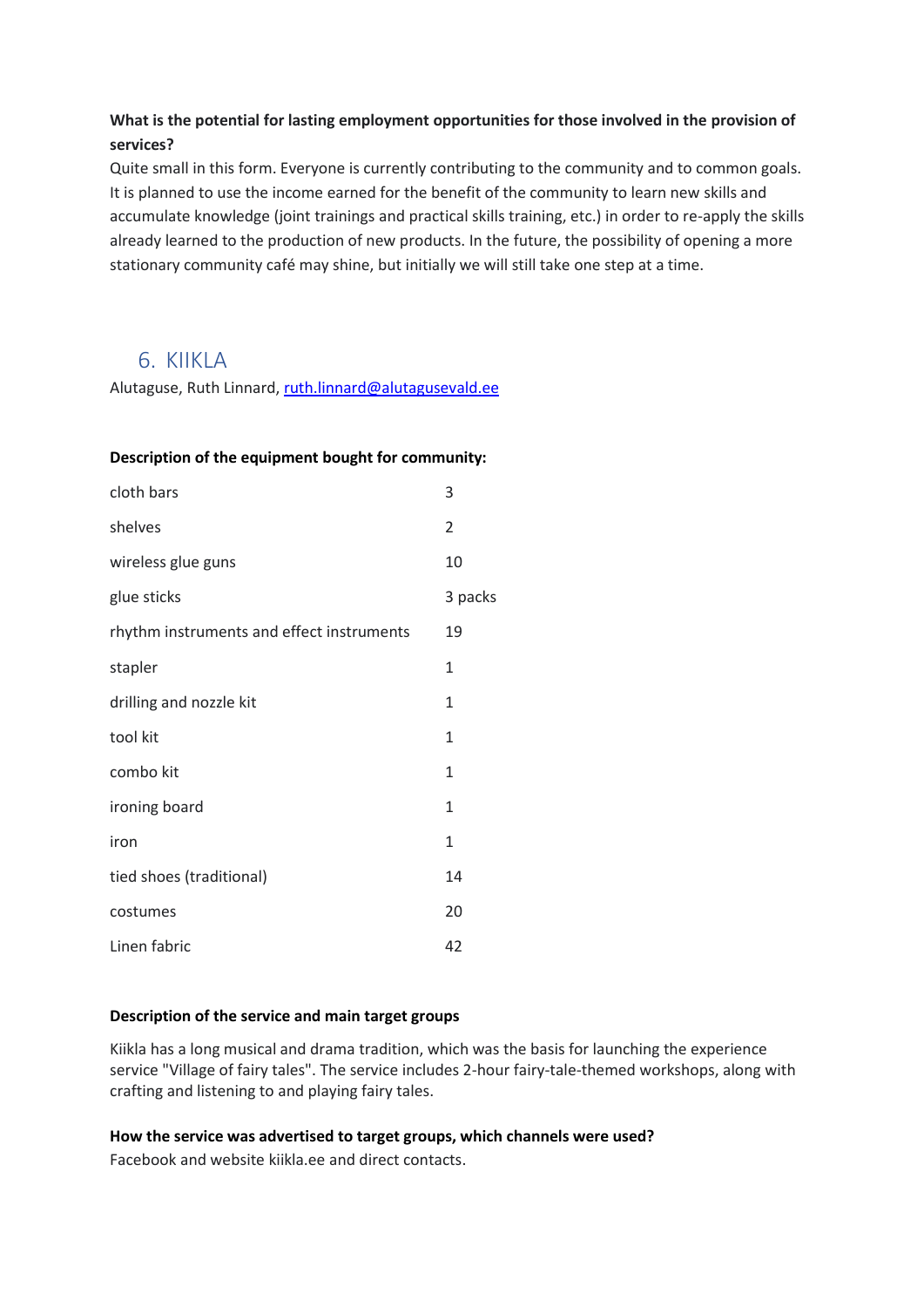#### **How many people / customers (visitors, locals, etc.) were estimated to use the service?**

A fairy tale program for elementary school 100 children Christmas country program for one group of 40 participants Summer fairy tale program for students participating in the language camp 72 students

#### **Income earned from offering the services 2020 and 2021.**

900 euros

#### **What were the main costs.**

Material consumption

#### **What changes had to be made to the original action plan. A brief explanation of how the plans were changed and why?**

Everything had to be changed because the terms of the virus restrictions could not be accepted by the group.

# **What human resources were used to provide the services? Did anyone involved in providing the service also receive a salary?**

Local residents on a voluntary basis, nobody was paid a salary.

## **What are the prospects for providing community services yet? What investment guidelines are needed for equipment, infrastructure, etc.?**

If there is no threat of a virus, we will take action. It would be necessary to purchase funds for the outdoor service package - folding chairs, folding tables, tent.

# **What is the potential for lasting employment opportunities for those involved in the service package?**

At this point, I do not see such an opportunity. The revenue from the service will be now used by the community for joint activities. It can be possible in the future, when community will start offering the services more widely.

# 7. IISAKU

Alutaguse, Mari Oolberg, [mari.oolberg@iisakumuuseum.ee](mailto:mari.oolberg@iisakumuuseum.ee)

#### **Description of the equipment bought for community:**

| Confectionery counter   |    |
|-------------------------|----|
| A small wooden fence    |    |
| Chairs for outdoor cafe | 11 |

**Description of the service and main target groups**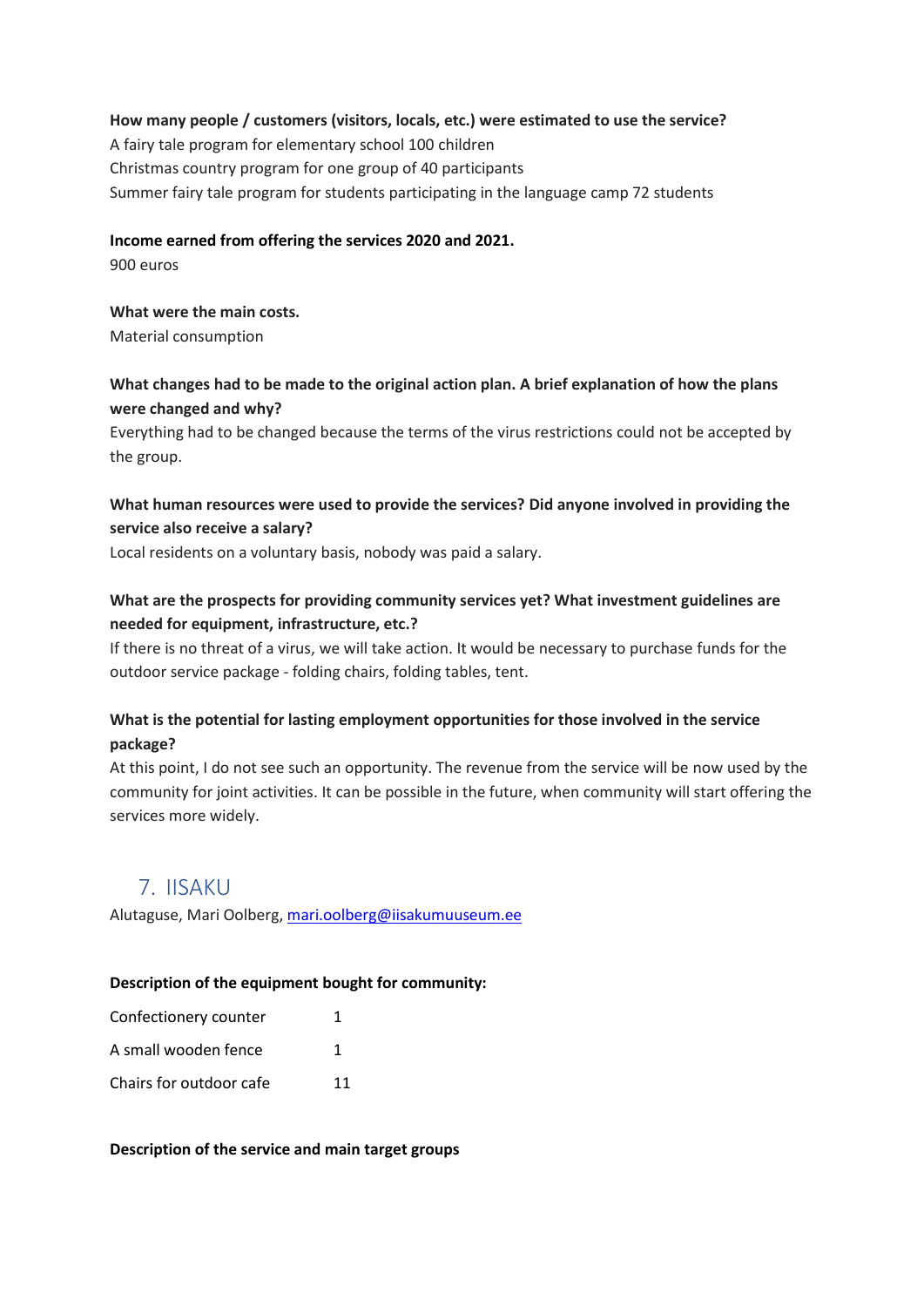The service of the Iisaku community is a community café during the summer season and a catering service based on local tradition upon reservation. Additional services include a sales desk and a tour desk.

#### **How the service was advertised to target groups, which channels were used?**

We used FB because it seemed the most operative and also direct messages to mailing lists.

#### **How many people / customers (visitors, locals, etc.) were estimated to use the service?** About 350 people

#### **Income earned from offering the services 2020 and 2021.**

1800.-

#### **What were the main costs?**

foodstuffs, electricity.

#### **What changes had to be made to the original action plan? A brief explanation of how the plans were changed and why.**

The plans changed due to Covid virus prevention requirements. We had to stay closed for long period.

#### **What human resources were used to provide the services? Did any person involved in providing the service also receive a salary?**

We provided the services on voluntary bases. It was for us possible to our working hours.

#### **What are the prospects for the provision of community services in the future? What investments are needed in equipment, infrastructure, etc.?**

We hope to make the cafe indoors as the restrictions ease. In the near future, we will need a preparation table, 2 marmites to keep the food warm and one large coffee maker that would keep the coffee warm.

#### **What is the potential for lasting employment opportunities for those involved in the provision of services?**

In this case, we could offer part-time work in the winter and full-time in the summer.

# 8. ALAJÕE

Alutaguse, Marek Kullamägi[, marek.kullamagi@alutagusevald.ee](mailto:marek.kullamagi@alutagusevald.ee)

#### **Description of the equipment bought for community:**

| Desk           | $\mathfrak z$ |
|----------------|---------------|
| Table shelf    | 1             |
| Toaster        | 1             |
| Microwave oven | 1             |
| Contact grill  | 1             |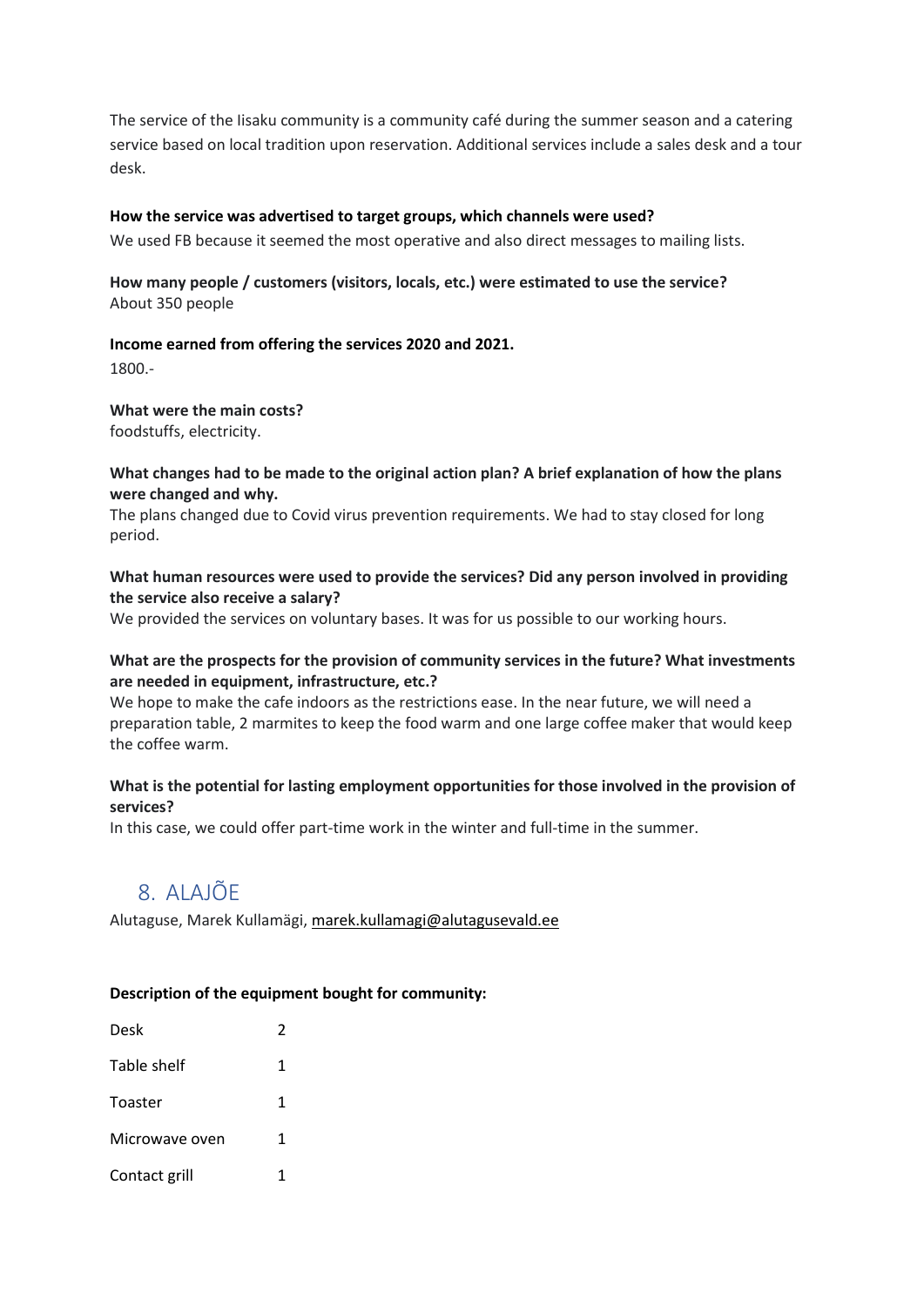| Plate grill    |   |
|----------------|---|
| Deep fryer     | 1 |
| Pancake cooker | 1 |
| Cocktail mixer |   |

#### **Description of the service and main target groups**

The community service is a summer café based on an old community center just next to the beach of Lake Peipsi. The service is intended for summer residents and their guests.

#### **How did you promote your service to audiences, what channels did you use?**

This service is offered in the center of the village on the territory of the People's House next to the church. This is such a central place that a reference has been enough so far. Additional information about the services is also provided from the stationary ice cream kiosk located in the open territory of the whole summer season, which is located next to the parking lot and from which all those going to the beach pass.

#### **How many people / customers (visitors, locals, etc.) were estimated to use the service?**

In the summer of 2020, the service offer essentially failed. This year, the situation is completely different. There have been an average of about 400 clients per week during the summer months. While hot weather brought customers to the clientele in June and July, August compensated colder days with special events like the Village Day and Peipsi Food Street. In addition, there have been orders for one-time catering, including for funerals.

In total, it has been estimated that there have been 4,000 visits. Most customers purchased ice cream.

#### **Income earned from offering the services 2020 and 2021.**

In 2021, the turnover was 5,300.

#### **What were the main costs.**

Sewage, cleaning, transport, raw materials and electricity.

# **What changes had to be made to the original action plan. A brief explanation of how the plans were changed and why?**

The community had a number of setbacks in summer 2020. The provision of the service was hindered by Covid, then by an unexpected change in the parking arrangement (making it paid), which did not facilitate customers' access to the community center. Third, the community temporarily provided its premises for the storage of waste paper and it was not removed from the premises at the authorized time. All this has hindered the provision of the service and they managed to provide service only at the end of the season.

In 2021, the weather has favored the provision of the service and the service has been able to be provided as planned.